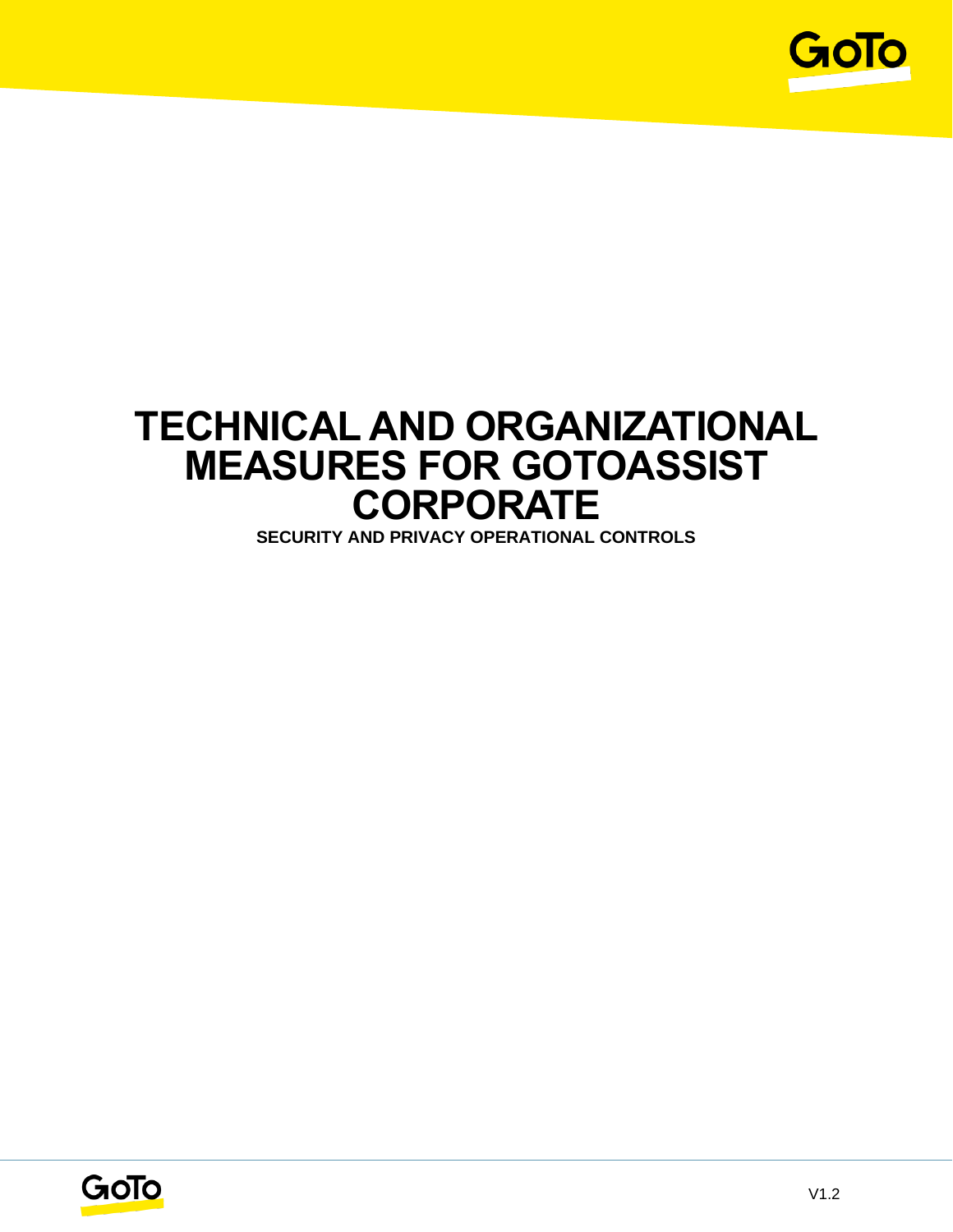#### **Publication date: February 2022**

## 1 Products and Services

This document covers the Technical and Organizational Measures (TOMs) for GoToAssist Corporate, a hosted service designed to enable multi-agent support teams to deliver live remote technical assistance to corporate users of Windows-based and Mac computers. GoToAssist Corporate is customizable to a company's unique environment and features advanced administrative, collaborative, and customer-queuing features, including team collaboration, session transfer, customer surveys, and session recording.

## 2 Product Architecture

GoToAssist Corporate uses an application service provider (ASP) model designed to provide secure operations while integrating with a company's existing network and security infrastructure. Its architecture is designed for performance, reliability and scalability. Redundant switches and routers are built into the architecture which is designed to ensure that there is no single point of failure. High-capacity, clustered servers and backup systems are intended to ensure application processes in the event of a heavy load or system failure. Service brokers load balance the client/server sessions across geographically distributed communication servers in order to ensure performance.

The web, application, communication and database servers are housed in secure colocation datacenters featuring redundant power and environmental controls. Physical access to servers is tightly restricted and continuously monitored. Firewall, router and VPNbased access controls are employed to secure our private-service networks and backend servers. Infrastructure security is continuously monitored, and vulnerability testing is conducted regularly by internal staff and outside third-party auditors.

## 3 GoToAssist Corporate Technical Security Controls

GoTo employs industry standard technical security controls appropriate to the nature and scope of the Services (as the term is defined in the Terms of Service) designed to safeguard the Service infrastructure and data residing therein. Find the Terms of Service a[t](http://www.logmein.com/legal/terms-and-conditions) [https://www.goto.com/company/legal/terms-and-conditions.](https://www.goto.com/company/legal/terms-and-conditions)

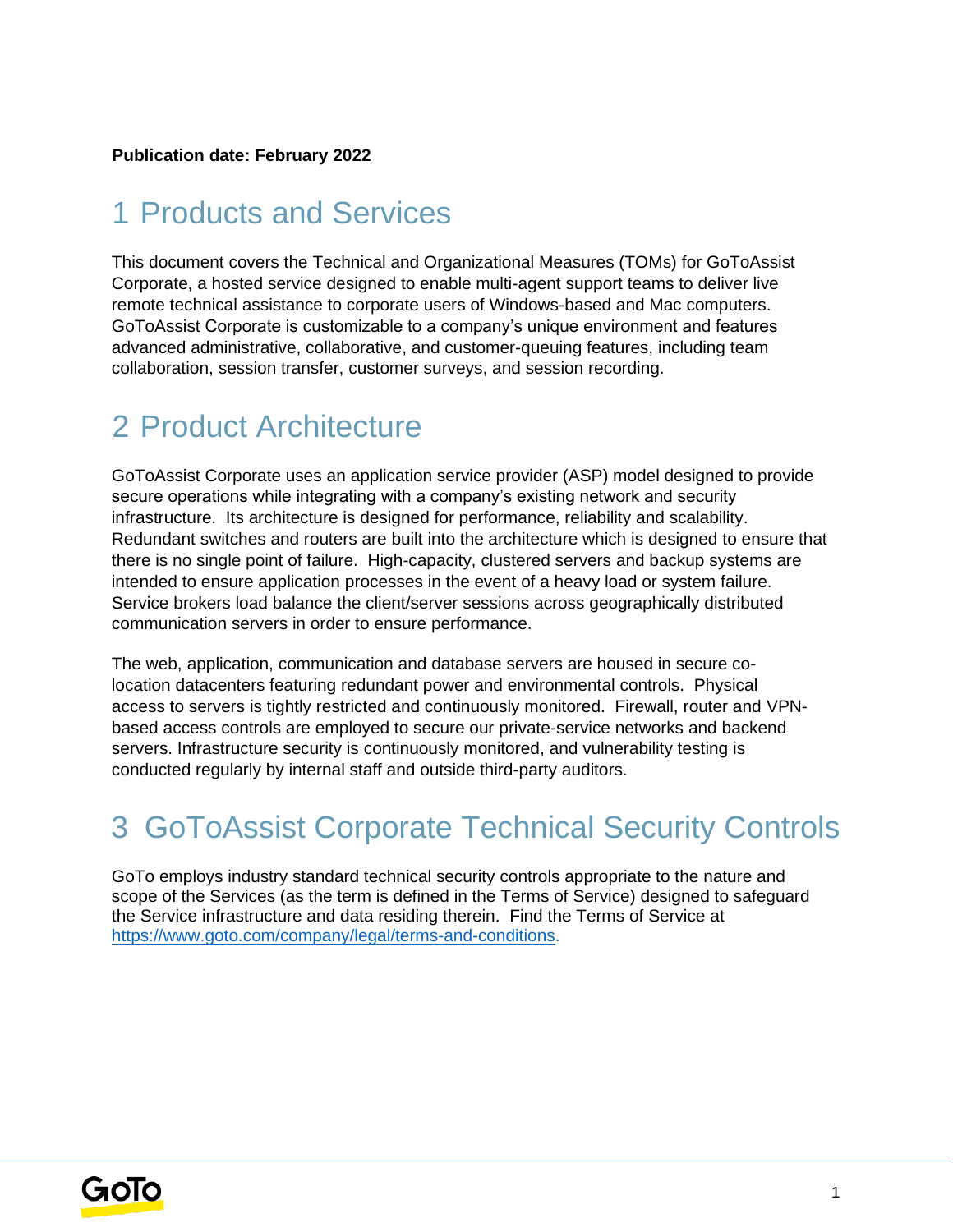

**GoToAssist Website** - Web application that provides access to the GoToAssist website and web based internal and external administration portals. The websites are hosted in Tier 1 colocation data centers.

**GoToAssist Service Broker** - Web application that realizes GoToAssist Corporate account and service management, persistent storage and reporting functions. Brokers are hosted in Tier 1 co location data centers.

**Endpoint Gateway (EGW)** - A special-purpose gateway used by various endpoint applications to securely access the GoToAssist Service Broker for a variety of purposes using remote procedure calls. EGW are hosted on Amazon Web Services.

**Multicast Communication Servers (MCS)** - A fleet of globally distributed servers used to realize a variety of high-availability unicast and multicast communication services. MCS are hosted in Tier 1 co-location data centers.

#### 3.1. Logical Access Control

Logical access control procedures are in place, designed to prevent or mitigate the threats of unauthorized application access and data loss in corporate and production environment. Employees are granted minimum (or "least privilege") access to specified GoTo systems, applications, networks, and devices as needed. Further, user privileges are segregated based on functional role and environment.

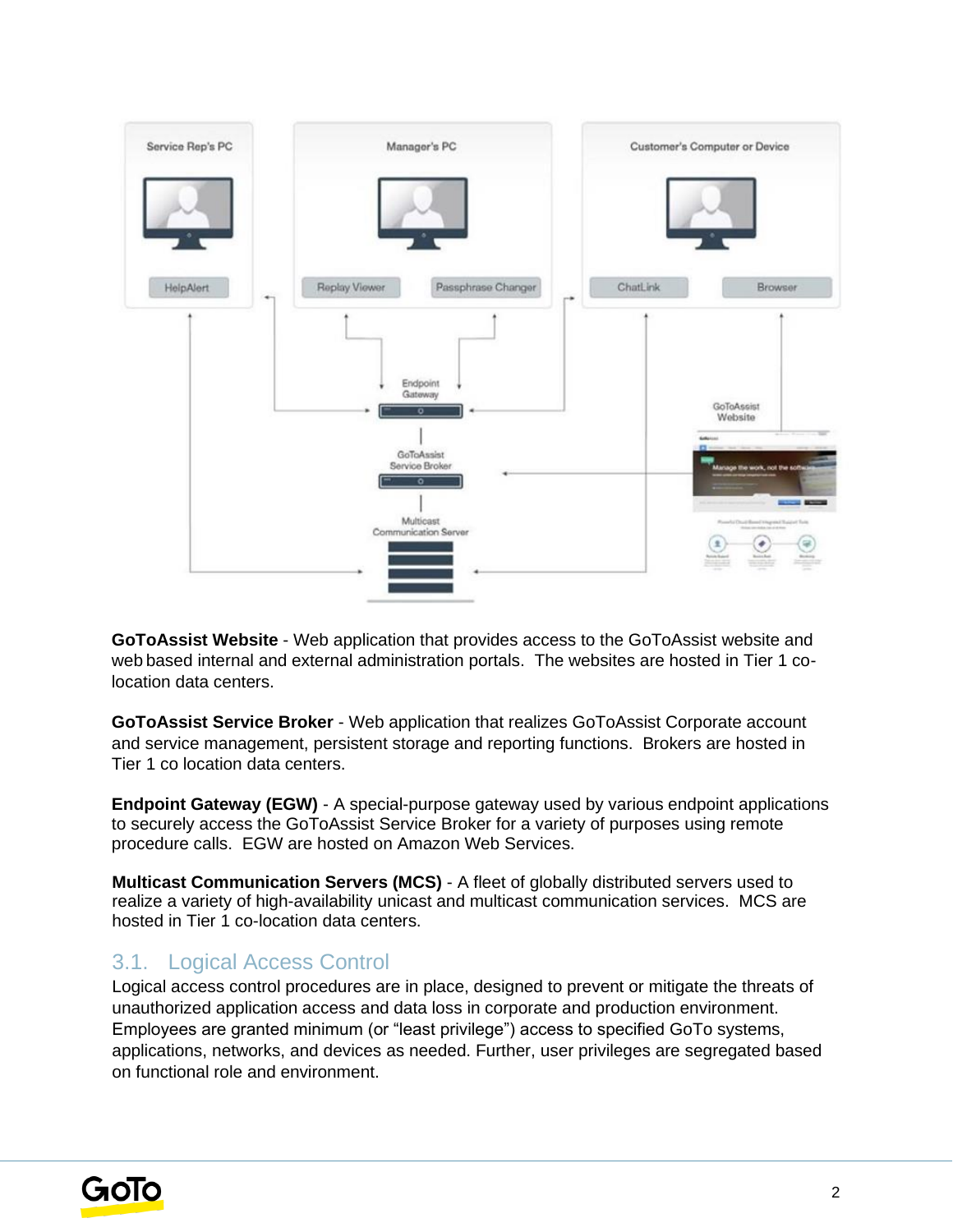Users authorized to access GoToAssist Corporate product components may include GoTo's technical staff (e.g., Technical Operations and Engineering DevOps), Customer administrators, or end-users of the product. On-premises production servers are only available from jump hosts or through Ops VPN and both are protected by multi-factor authentication (MFA). Cloud-based production components are available through SSU (Self Service Unix) authentication.

### 3.2. Perimeter Defense and Intrusion Detection

GoTo employs industry standard perimeter protection tools, techniques and services that are designed to prevent unauthorized network traffic from entering our product infrastructure. The GoTo network features externally facing firewalls and internal network segmentation. Cloud resources also utilize host-based firewalls. In addition, a third party, cloud-based distributed denial of service (DDoS) prevention service is used to protect against volumetric DDoS attacks; this service is tested at least once per year. Critical system files are protected against malicious and unintended infection or destruction.

### 3.3. Data Segregation

GoTo leverages a multi-tenant architecture which is logically separated at the database level based on the organization's GoTo account. Only authenticated parties are granted access.

### 3.4. Physical Security

GoTo contracts with datacenters to provide physical security and environmental controls for server rooms that house production servers. These controls include:

- Video surveillance and recording
- Multi-factor authentication to highly sensitive areas
- Heating, ventilation and air conditioning temperature control
- Fire suppression and smoke detectors
- Uninterruptible power supply (UPS)
- Raised floors or comprehensive cable management
- Continuous monitoring and alerting
- Protections against common natural and man-made disasters, as required by the geography and location of the relevant datacenter
- Scheduled maintenance and validation of all critical security and environmental controls

GoTo limits physical access to production datacenters to authorized individuals only. Access to an on-premises server room or third-party hosting facility requires the submission of a request through the relevant ticketing system and approval by the appropriate manager, as well as review and approval by Technical Operations. GoTo management reviews physical access logs to datacenters and server rooms on at least a quarterly basis. Additionally, physical access to datacenters is removed upon termination of previously authorized personnel.

#### 3.5. Data Backup, Disaster Recovery and Availability

GoTo's architecture is generally designed to perform replication in near-real-time to geographically diverse locations. Databases are backed up using a rolling incremental

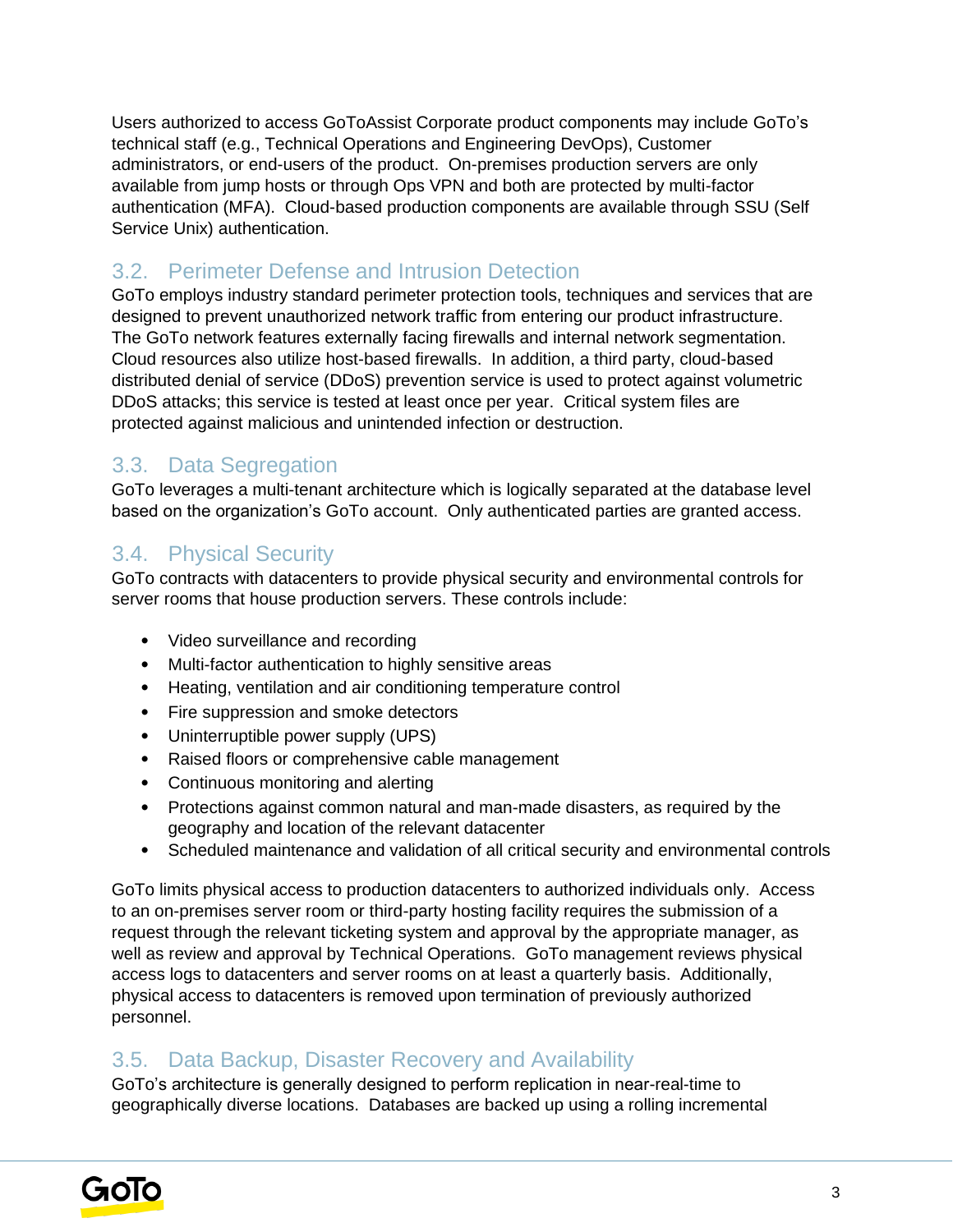backup strategy. In the event of a disaster or total site failure in any one of the multiple active locations, the remaining locations are designed to balance the application load. Disaster recovery related to the system is tested periodically.

#### 3.6. Malware Protection

Malware protection software with audit logging is deployed on all GoToAssist Corporate servers. Alerts indicating potential malicious activity are sent to an appropriate response team.

## 3.7. Encryption

GoTo maintains a cryptographic standard that aligns with recommendations from industry groups, government publications, and other reputable standards groups. The cryptographic standard is periodically reviewed, and selected technologies and ciphers may be updated in accordance with the assessed risk and market acceptance of new standards.

Key points regarding encryption in GoToAssist Corporate include:

- Public-key-based Secure Remote Password (SRP) protocol authentication provides authentication and key establishment between endpoints
- 128-bit AES encryption is used to safeguard session data
- Session keys are generated by endpoints, and are never known to GoTo or its systems
- Communication servers route only encrypted packets and do not have the session encryption key

#### 3.7.1. In-Transit Encryption

To further safeguard Customer Content while in transit, GoTo uses current Transport Layer Security (TLS) protocols and associated cipher suites to protect many internet protocols. In addition, GoTo uses the latest version of Secure Shell (SSH) for certain administrative functions. Connectivity to internal networks is protected through appropriate Virtual Private Network (VPN) technologies, intended to ensure the confidentiality and integrity of GoTo internal traffic.

#### Communication security features

Communication between participants in a GoToAssist Corporate session occurs via an overlay multicast networking stack that logically sits on top of the conventional TCP/IP stack within each user's computer. This network is realized by a collection of Multicast Communication Servers (MCS).

#### Communication confidentiality and integrity

GoToAssist Corporate provides additional security measures that are designed to address both passive and active attacks against confidentiality, integrity and availability. Screensharing data, keyboard/mouse control data and text chat information are never exposed in unencrypted form while temporarily resident within communication servers or during transmission across public or private networks.

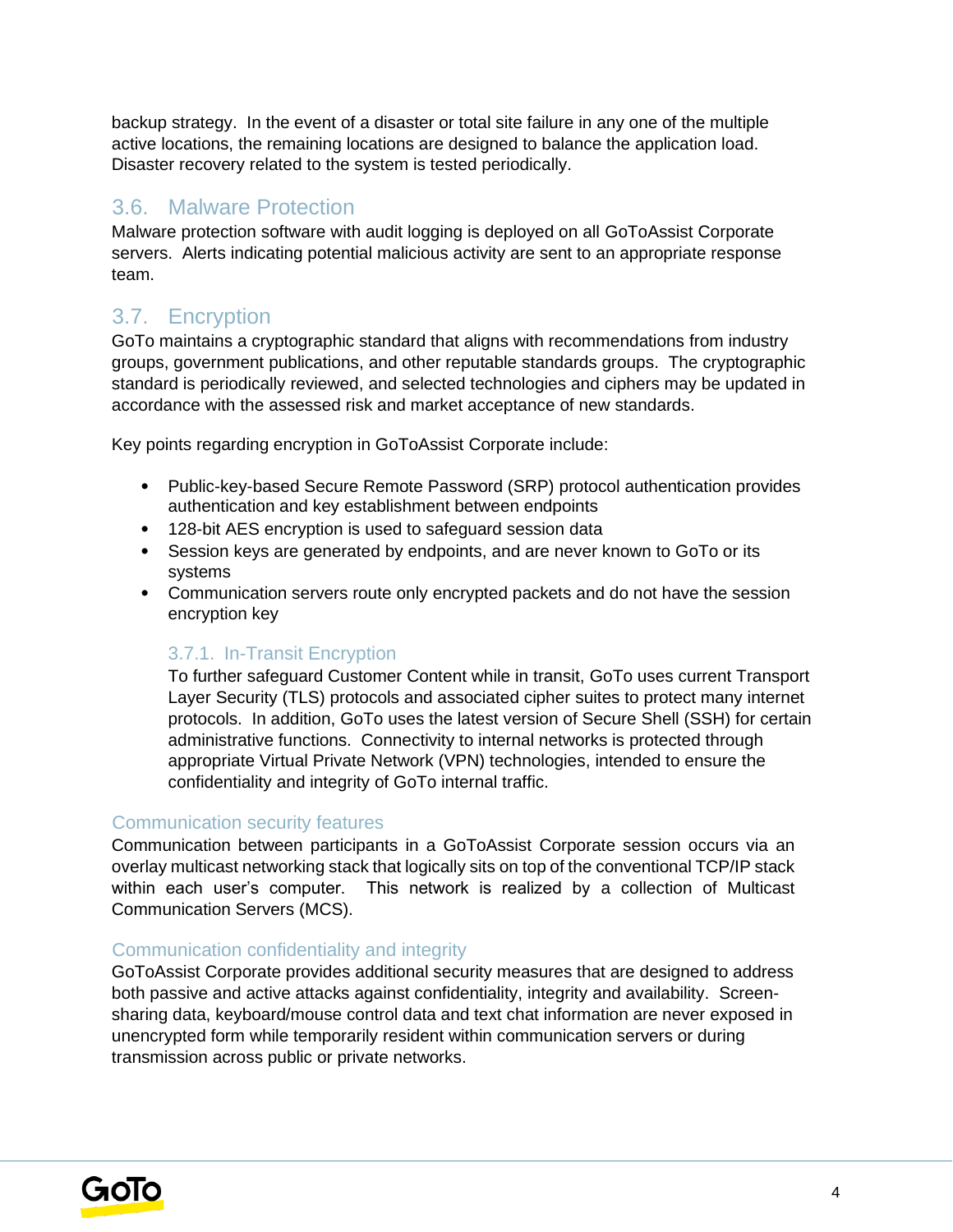When recording is disabled, the GoToAssist Corporate session key is not sent to the servers in any form. Thus, for example, breaking into a server would not reveal the key for any encrypted stream that a malicious actor may have captured. When recording is enabled, chat, screensharing and screen-viewing data is stored in encrypted form. The session key is also stored, but it is protected with 1024-bit RSA public/private key encryption. A portalspecific public key and a customizable passphrase is used to encrypt the session key before storage. As a measure to safeguard session data, session replays require the following: access to the session recording, the encrypted session key and the portal's private key plus the passphrase. Communications security controls based on strong cryptography are implemented at two layers: the "TCP layer" and the "Multicast Packet Security Layer" (MPSL).

#### TCP layer security

Internet Engineering Task Force (IETF)-standard TLS protocols are used in order to protect communication between endpoints.

For their own protection, GoTo recommends that customers configure their browsers to use strong cryptography by default whenever possible, and to ensure that operating system and browser security patches are kept up to date.

When TLS connections are established to the website and between GoToAssist Corporate components, GoTo servers authenticate themselves to clients using public key certificates. For added protection against infrastructure attacks, mutual certificate-based authentication is used on all server-to-server links (e.g., MCS-to-MCS or MCS-to-Broker).

#### Multicast packet security layer

More features provide an additional layer of encryption for keyboard/mouse control data and text chat information, independent of those provided by TLS. Specifically, all session data is protected by encryption and integrity mechanisms that prevent anyone with access to our communications servers (whether friendly or hostile) from eavesdropping on a session or manipulating data without detection.

Key establishment is accomplished by using a randomly generated 128-bit seed value selected by the GoToAssist Corporate service broker that is distributed to all endpoints over TLS and used as the input to a NIST approved key-derivation function. The seed value is erased from the GoToAssist Corporate service broker memory when the session ends.

Session data is further protected from eavesdropping using 128-bit AES encryption in counter mode. Plaintext data is typically compressed before encryption using proprietary, high-performance techniques to optimize bandwidth. Data integrity protection is accomplished by including an integrity check value currently generated with HMAC-SHA-1. Because of consequent use of robust cryptographic mechanisms, customers can have a high degree of confidence that session data is protected against unauthorized disclosure or undetected modification.

Furthermore, there is no additional cost, performance degradation or usability burden associated with these essential communication security features. High performance and standards-based data security is a built-in feature of every session.

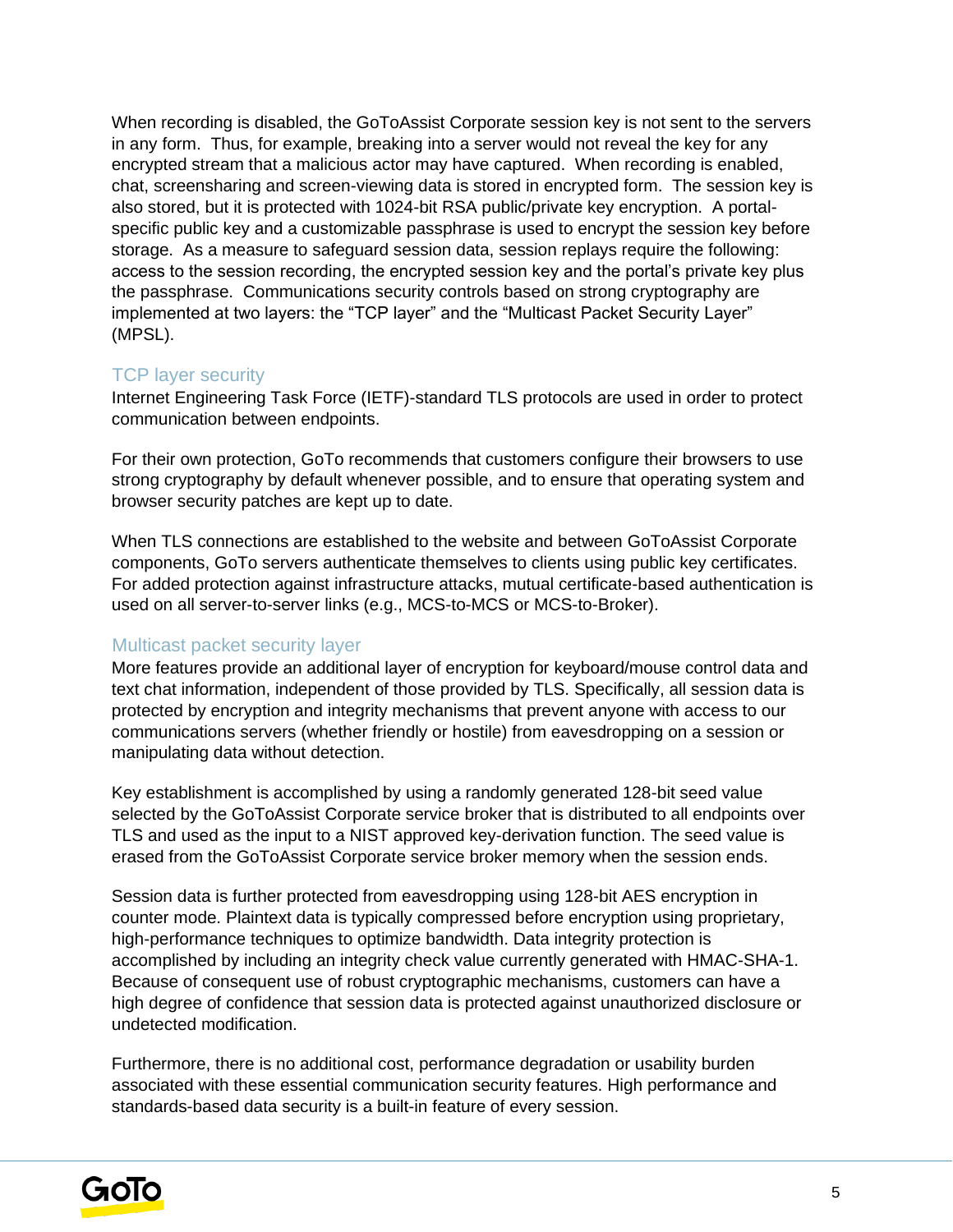### 3.8. Vulnerability Management

Internal and external system and network vulnerability scanning is conducted monthly. Dynamic and static application vulnerability testing, as well as penetration testing activities for targeted environments, are also performed periodically. These scanning and testing results are reported into network monitoring tools and, where appropriate and predicated on the criticality of any identified vulnerabilities, remediation action is taken.

Vulnerabilities are also communicated and managed with monthly and quarterly reports provided to development teams, as well as management.

#### 3.9. Logging and Alerting

GoTo collects identified anomalous or suspicious traffic into relevant security logs in applicable production systems.

## 4 Organizational Controls

GoTo maintains a comprehensive set of organizational and administrative controls to protect the security and privacy posture of GoToAssist Corporate.

#### 4.1. Security Policies and Procedures

GoTo maintains a comprehensive set of security policies and procedures aligned with business goals, compliance programs, and overall corporate governance. These policies and procedures are periodically reviewed and updated as necessary to ensure ongoing compliance.

#### 4.2. Standards Compliance

GoTo complies with applicable legal, financial, data privacy, and regulatory requirements, and maintains compliance with the following certifications and external audit reports:

- TRUSTe Enterprise Privacy & Data Governance Practices Certification to address operational privacy and data protection controls that are aligned with key privacy laws and recognized privacy frameworks. To learn more, please visit ou[r](https://blog.logmeininc.com/logmein-furthers-commitment-to-data-privacy-with-truste-enterprise-privacy-certification-seal/?lang=en) [blog post](https://www.goto.com/blog/logmein-furthers-commitment-to-data-privacy-with-truste-enterprise-privacy-certification-seal)[.](https://blog.logmeininc.com/logmein-furthers-commitment-to-data-privacy-with-truste-enterprise-privacy-certification-seal/?lang=en)
- American Institute of Certified Public Accountants' (AICPA) Service Organization Control (SOC) 2 Type 2 attestation report
- Payment Card Industry Data Security Standard (PCI DSS) compliance for GoTo's eCommerce and payment environments
- Internal controls assessment as required under a Public Company Accounting Oversight Board (PCAOB) annual financial statements audit

#### 4.3. Security Operations and Incident Management

GoTo's Security Operations Center (SOC) is staffed by the Security Operations team and is responsible for detecting and responding to security events. The SOC uses security sensors and analysis systems to identify potential issues and has developed an Incident Response Plan that dictates appropriate responses.

The Incident Response Plan is aligned with GoTo's critical communication processes, the Information Security Incident Management Policy, as well as associated standard operating

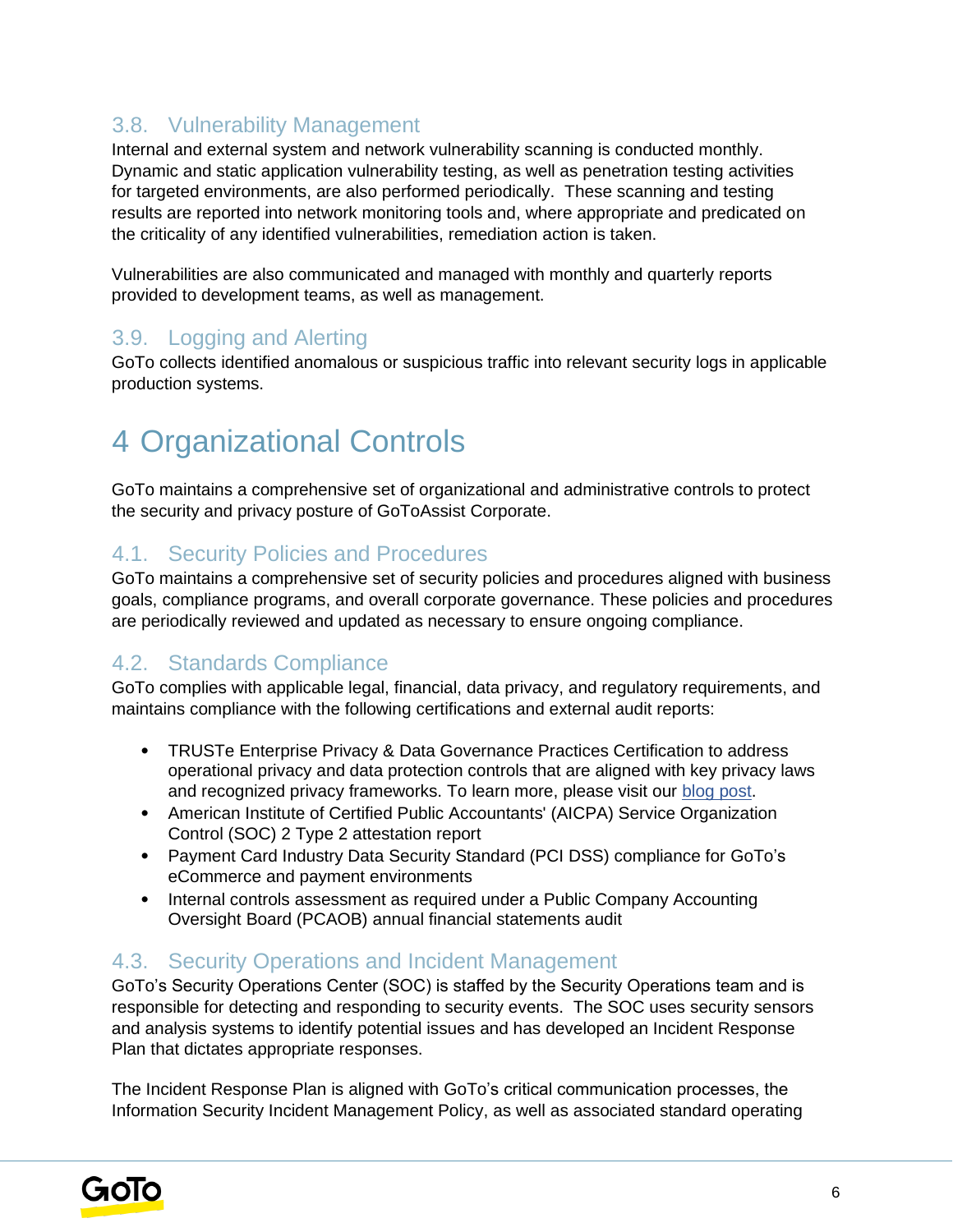procedures. It is designed to manage, identify and resolve suspected or identified security events across its systems and Services, including the GoToAssist Services. Per the Incident Response Plan, technical personnel are in place to identify potential information security related events and vulnerabilities and to escalate any suspected or confirmed events to management when appropriate. Employees can report security incidents via email, phone and/or ticket, according to the process documented on the GoTo intranet site. All identified or suspected events are documented and escalated via standardized event tickets and triaged based upon criticality.

### 4.4. Application Security

GoTo's application security program is based on the Microsoft Security Development Lifecycle (SDL) to secure product code. The core elements of this program are manual code reviews, threat modeling, static code analysis, dynamic analysis, and system hardening.

### 4.5. Personnel Security

Background checks, to the extent permitted by applicable law and as appropriate for the position, are performed globally on new employees prior to the date of hire. Results are maintained within an employee's job record. Background check criteria will vary depending upon the laws, job responsibility and leadership level of the potential employee and are subject to the common and acceptable practices of the applicable country.

### 4.6. Security Awareness and Training Programs

New hires are informed of security policies and the GoTo Code of Conduct and Business Ethics at orientation. This mandatory annual security and privacy training is provided to relevant personnel and managed by Talent Development with support from the Security Team.

GoTo employees and temporary workers are informed regularly about security and privacy guidelines, procedures, policies and standards through various mediums including new hire onboarding kits, awareness campaigns, webinars with the CISO, a security champion program, and the display of posters and other collateral, rotated at least bi-annually, that illustrate methods for securing data, devices, and facilities.

## 5 Privacy Practices

GoTo takes the privacy of its Customers, the subscribers to the GoTo Services, and end users very seriously and is committed to disclosing relevant data handling and management practices in an open and transparent manner.

#### 5.1. GDPR

The General Data Protection Regulation (GDPR) is a European Union (EU) law on data protection and privacy for individuals within the European Union. GDPR aims primarily to give control to its citizens and residents over their personal data and to simplify the regulatory environment across the EU. GoToAssist Corporate is compliant with the

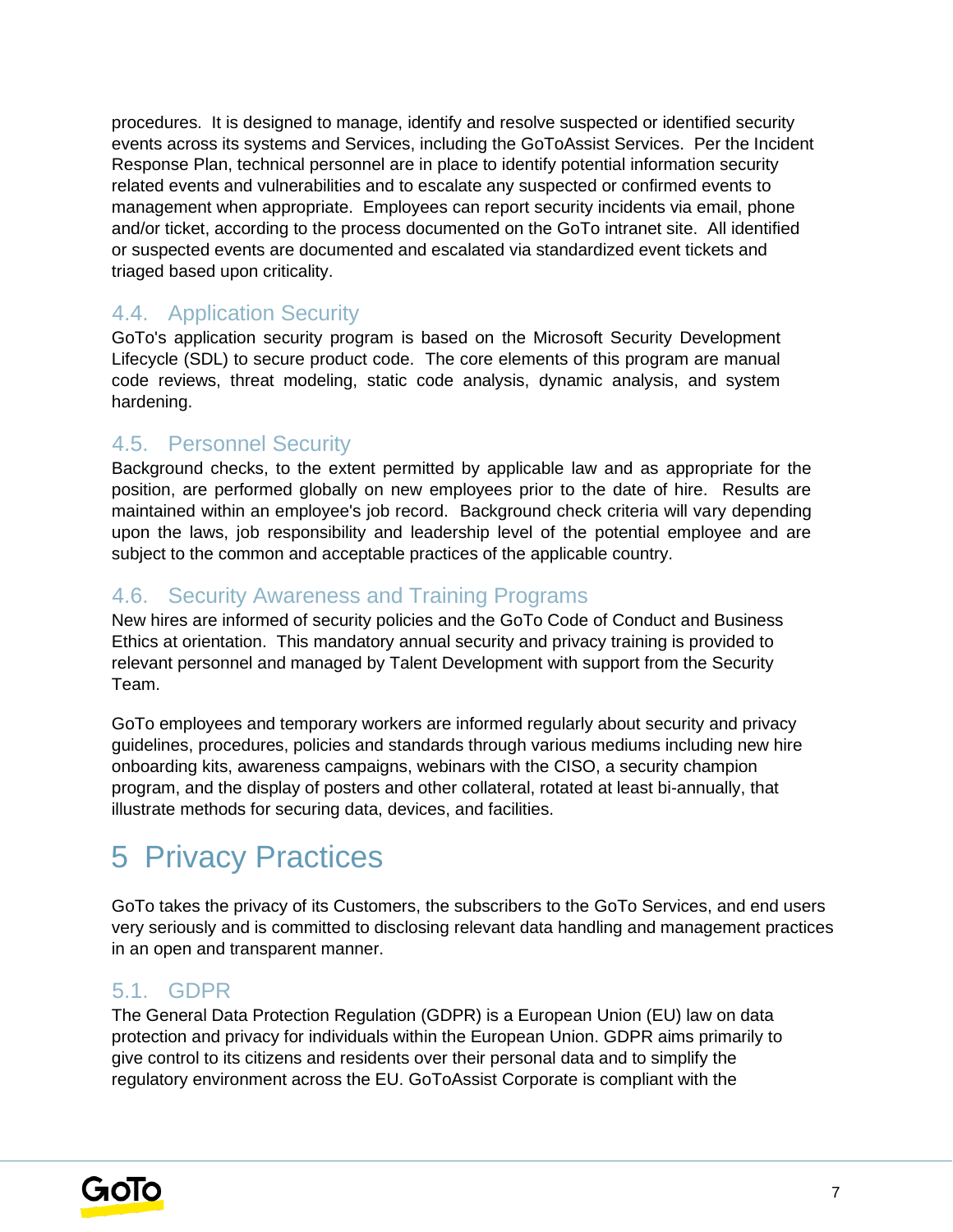applicable provisions of GDPR. For more information, please visit [https://www.goto.com/company/trust/privacy.](https://www.goto.com/company/trust/privacy)

### 5.2. CCPA

GoTo hereby represents and warrants that it is in compliance with the California Consumer Privacy Act (CCPA). For more information, please visit <https://www.goto.com/company/trust/privacy>[.](http://www.logmeininc.com/trust/privacy.)

### 5.3. Data Protection and Privacy Policy

GoTo is pleased to offer a comprehensive, global [Data Processing Addendum](https://www.goto.com/company/legal) (DPA) which governs GoTo's processing of Personal Data and is available in English and German, to meet the requirements of the GDPR, CCPA, and beyond.

Specifically, our DPA incorporates several GDPR-focused data privacy protections, including: (a) data processing details, sub-processor disclosures, etc. as required under Article 28; (b) EU Standard Contractual Clauses (also known as the EU Model Clauses); and (c) inclusion of GoTo's technical and organizational measures. Additionally, to account for CCPA coming into force, we have updated our global DPA to include: (a) revised definitions which are mapped to CCPA; (b) access and deletion rights; and (c) warranties that GoTo will not sell our users' 'personal information.'

For visitors to our webpages, GoTo discloses the types of information it collects and uses to provide, maintain, enhance, and secure its Services in its [Privacy Policy](https://www.goto.com/company/legal/privacy) on the public website. The company may, from time to time, update the Privacy Policy to reflect changes to its information practices and/or changes in applicable law, but will provide notice on its website for any material changes prior to any such change taking effect.

## 5.4. Transfer Frameworks

GoTo has a robust global data protection program which takes into account applicable law and supports lawful international transfers under the following frameworks:

#### 5.4.1. Standard Contractual Clauses

The Standard Contractual Clauses (or "SCCs") are standardized contractual terms, recognized and adopted by the European Commission, whose primary purpose are to ensure that any personal data leaving the European Economic Area ("EEA") will be transferred in compliance with EU data-protection law. GoTo has invested in a worldclass data privacy program designed to meet the exacting requirements of the SCCs for the transfer of personal data. GoTo offers customers SCCs, sometimes referred to as EU Model Clauses, that make specific guarantees around transfers of personal data for in-scope GoTo services as part of its global DPA. Execution of the SCCs helps ensure that GoTo customers can freely move data from the EEA to the rest of the world.

#### Supplemental Measures

In addition to the measures specified in these TOMs, GoTo has created the following [FAQ](https://logmeincdn.azureedge.net/legal/international-data-transfers-faq.pdf) designed to outline its supplemental measures utilized to support lawful transfers under Chapter 5 of the GDPR and address and guide any "case-by-case" analyses recommended by the European Court of Justice in conjunction with the SCCs.

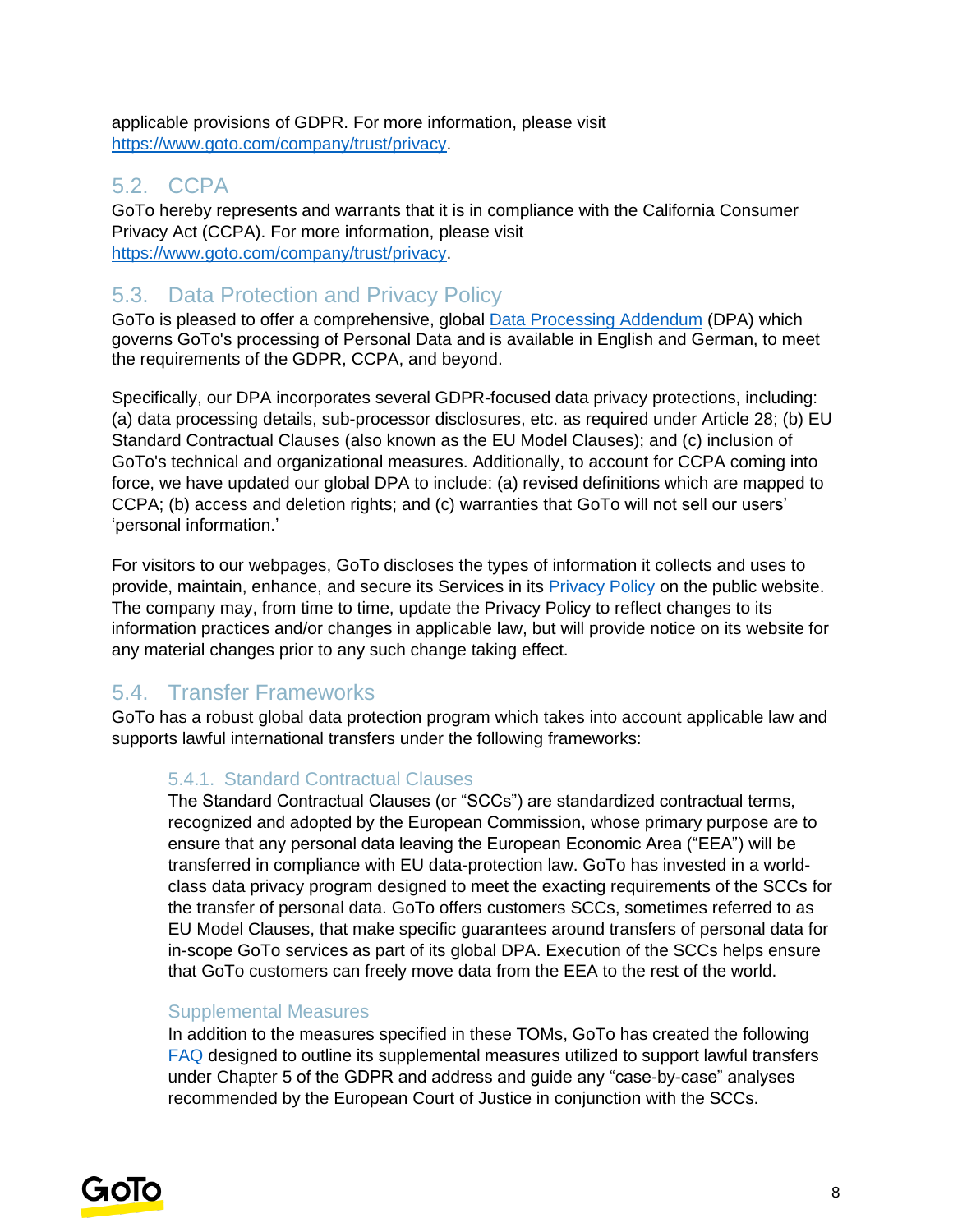#### 5.4.2. APEC CBPR and PRP Certifications

GoTo has additionally obtained Asia-Pacific Economic Cooperation ("APEC") Cross-Border Privacy Rules ("CBPR") and Privacy Recognition for Processors ("PRP") certifications. The APEC CBPR and PRP frameworks are the first data regulation frameworks approved for the transfer of personal data across APEC-member countries and were obtained and independently validated through TrustArc, an APEC-approved third-party leader in data protection compliance.

### 5.5. Return and Deletion of Customer Content

At any time, GoToAssist Corporate Customers may request the return or deletion of their Content through standardized interfaces. If these interfaces are not available or GoTo is otherwise unable to complete the request, GoTo will make a commercially reasonable effort to support the Customer, subject to technical feasibility, in the retrieval or deletion of their Content. Customer Content will be deleted within thirty (30) days of Customer request. Customers' GoToAssist Corporate Content shall automatically be deleted within ninety (90) days after the expiration or termination of their final subscription term. Upon written request, GoTo will certify to such Content deletion.

#### 5.6. Sensitive Data

While GoTo aims to protect all Customer Content, regulatory and contractual limitations require us to restrict the use of GoToAssist Corporate for certain types of information. Unless Customer has written permission from GoTo, the following data must not be uploaded or generated to GoToAssist Corporate:

- Government-issued identification numbers and images of identification documents.
- Information related to an individual's health, including, but not limited to, Personal Health Information (PHI) identified in the U.S. Health Insurance Portability and Accountability Act (HIPAA) and related laws and regulations.
- Information related to financial accounts and payment instruments, including, but not limited to, credit card data. The only general exception to this provision extends to explicitly identified payment forms and pages that are used by GoTo to collect payment for GoToAssist Corporate
- Anv information especially protected by applicable laws and regulation, specifically information about individual's race, ethnicity, religious or political beliefs, organizational memberships, etc.

## 5.7. Tracking and Analytics

GoTo is continuously improving its websites and products using third-party web analytics tools which help GoTo understand how visitors use its websites, desktop tools, and mobile applications, as well as user preferences and problems. For further details please reference the [Privacy Policy](https://www.goto.com/company/trust/privacy)[.](https://www.logmein.com/legal/privacy)